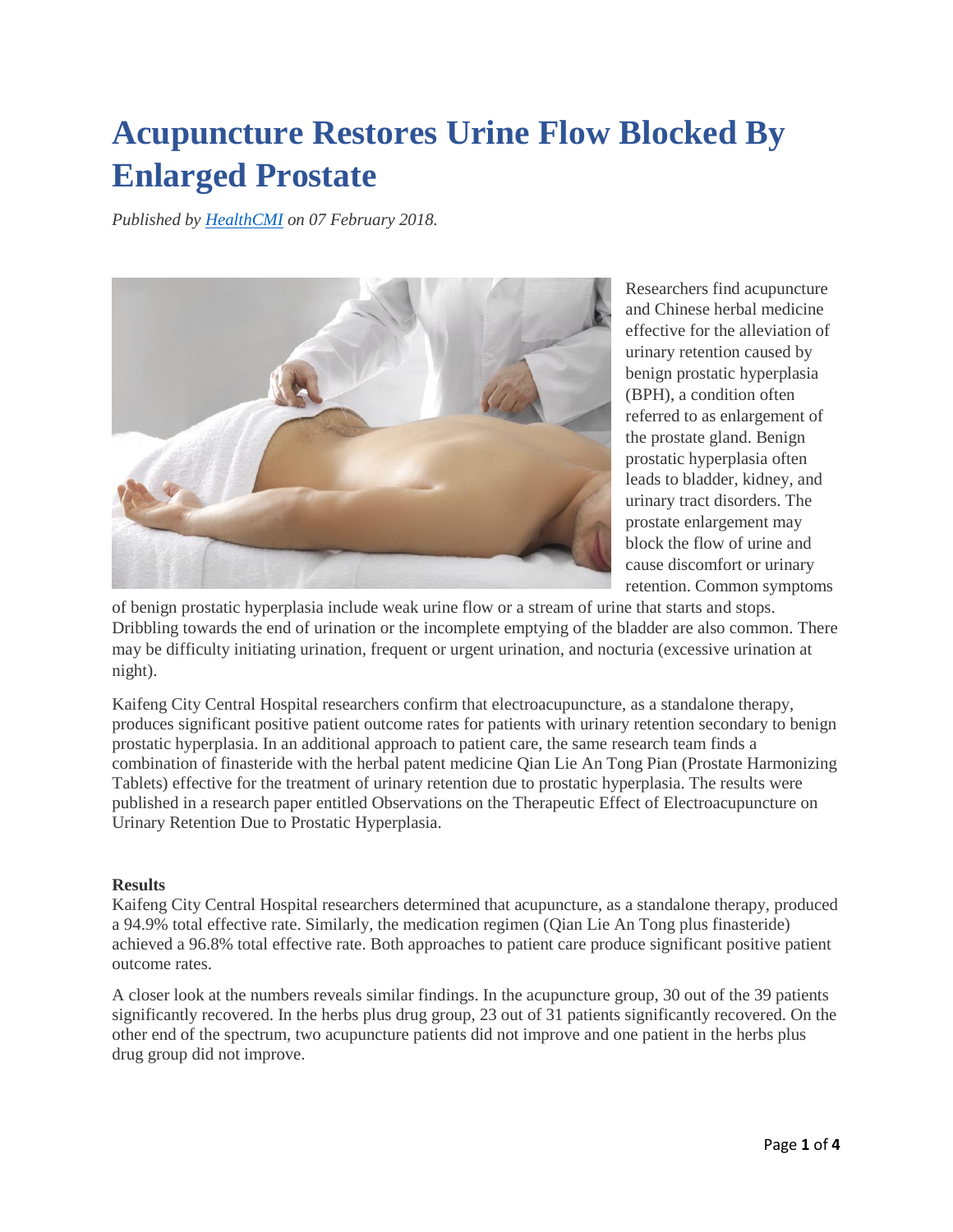## **Design**

A total of 70 patients were treated and evaluated in this study. The patients were diagnosed with urinary retention secondary to prostatic hyperplasia between January 2014 and December 2016. They were randomly divided into an electroacupuncture group and a medication control group, with 39 and 31 patients in each group respectively. The treatment group received electroacupuncture treatment. The medication control group received herbs and drug therapy.

The statistical breakdown for each randomized group was as follows. The average age in the treatment group was 60  $(\pm 12)$  years. The average course of disease was 3.36  $(\pm 3.25)$  years. The bladder residual urine volume (RUV) was 50–80 mL. The average age in the control group was 63  $(\pm 11)$  years. The average course of disease was  $3.47 \ (\pm 3.34)$  years. The bladder residual urine volume (RUV) was  $50-80$ mL. There were no significant statistical differences in age, course of disease, and RUV relevant to patient outcome measures for patients initially admitted to the study.

#### **Herbs and Medications**

For the medication control group, Qian Lie An Tong Pian and finasteride were used. Qian Lie An Tong Pian (4–6 tablets per dose) and finasteride (5 mg doses) were orally administered for 3 weeks, with the former given three times per day and the latter given once per day. Qian Lie An Tong Pian is a Chinese herbal patent medicine containing Huang Bai, Chi Shao, Tao Ren, Ze Lan, Wu Yao, Dan Shen, Bai Zhi, and Wang Bu Liu Xing. This herbal medicine clears damp-heat, disperses blockages, frees qi and water flow, and is indicated for symptoms caused by prostatitis and prostatic hyperplasia. Finasteride, an inhibitor of 5 alpha-reductase, suppresses prostatic dihydrotestosterone in men with benign prostatic hyperplasia and thus is used for enlarged prostate and difficulty urinating.

#### **Acupuncture**

For the electroacupuncture group, treatment commenced with patients in a prone position. After disinfection with 75% alcohol, a 40 mm x 0.3 mm disposable acupuncture needle was inserted into the following acupoints with standard insertion depths:

- BL23 (ShenShu)
- BL28 (Pangguangshu)
- BL32 (Ciliao)
- BL33 (Zhongliao)

Strong stimulation was administered by swiftly inserting and withdrawing the needle. Next, patients receiving acupuncture were asked to lie in a supine position. Another group of acupuncture points was selected and inserted with 0.30 mm diameter, 40 mm length filiform acupuncture needles:

- CV4 (Guanyuan)
- CV6 (Qihai)
- SP6 (Sanyinjiao)
- SP9 (Yinlingquan)
- KI10 (Yingu)
- KI6 (Zhaohai)

The needles were inserted to a depth of  $1-1.5$  cun. After achieving deqi, the Ping Bu Ping Xie (attenuating and tonifying) manipulation technique was applied. Next, the Guanyuan, Qihai, Sanyinjiao, and Yinlingquan acupoints were connected to the positive and negative electrodes of an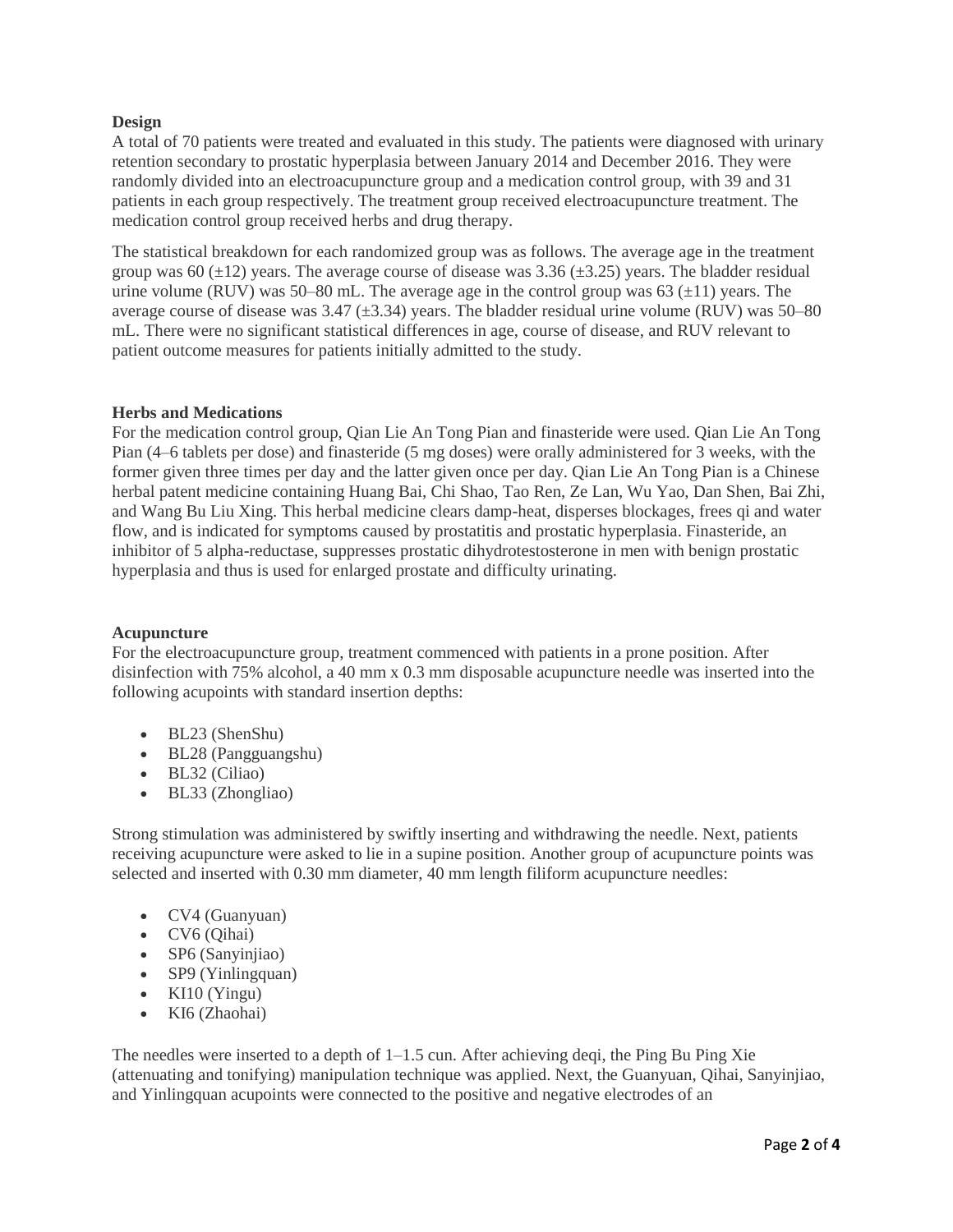electroacupuncture device (Model G6805-2A). A disperse wave was used for 15–20 minutes with the intensity level gradually increased according to patient tolerance levels. One acupuncture session was administered per day. Each treatment course consisted of seven daily acupuncture treatments followed by a 2 day break before the next course. All patients received three treatment courses for a grand total of 21 acupuncture treatments.

## **Effectiveness**

Patients were evaluated before and after the treatment course. Prostate volume (PV) and bladder residual urine volume (RUV) were evaluated with the use of doppler ultrasound (3.5 MHz). The total treatment effective rate for each group was derived as the percentage of patients who achieved at least an effective treatment tier of improvement. The treatment efficacy for each patient was categorized into 1 of 3 tiers:

- Significantly effective: Complete or significant absence of symptoms (including urinary urgency, urinary frequency, difficulty urinating, interrupted flow, and nocturia). RUV $\leq$  5 – 10 mL. Significant decrease in the size of the prostate detected via ultrasonography.
- Effective: Symptoms showed improvement.  $RUV \leq 20$  mL. Decrease in the size of the prostate detected via ultrasonography.
- Not effective: Symptoms showed no visible improvement. RUV $>$ 50 mL. No change in the size of the prostate detected via ultrasonography.

### **Chinese Medicine**

The researchers present historical insight into TCM theoretical principles. Prostatic hyperplasia is classified as Long Bi. Long refers to mild cases of prostatic hyperplasia, while Bi refers to prostatic hyperplasia for serious cases. In TCM, Long Bi is caused by kidney qi depletion. Kidney qi plays a vital role in powering the bladder to transform water in the body. If kidney qi is weak, water fails to be transformed, collects in the bladder, and leads to enlarged an prostate, difficulty urinating, and urinary retention.

The acupuncture point selection was based on TCM theories and verified by modern research. Shenshu and Pangguangshu are back shu acupoints of the bladder meridian, while the rest of the acupoints are Qiang Zhuang (translated as body-strengthening) acupoints of the conception (Ren), spleen, or kidney meridians. The combination of back shu acupoints and Qiang Zhung acupoints warms the kidney, frees the meridians, dispels blockages, and regulates the waterways. The researchers note that modern studies demonstrate that stimulation of these acupoints with electroacupuncture regulates micturition, specifically contraction of the bladder detrusor muscle and opening of the internal sphincter. They add that modern studies also document that acupuncture eliminates congestion or edema and relieves urethral pressure.